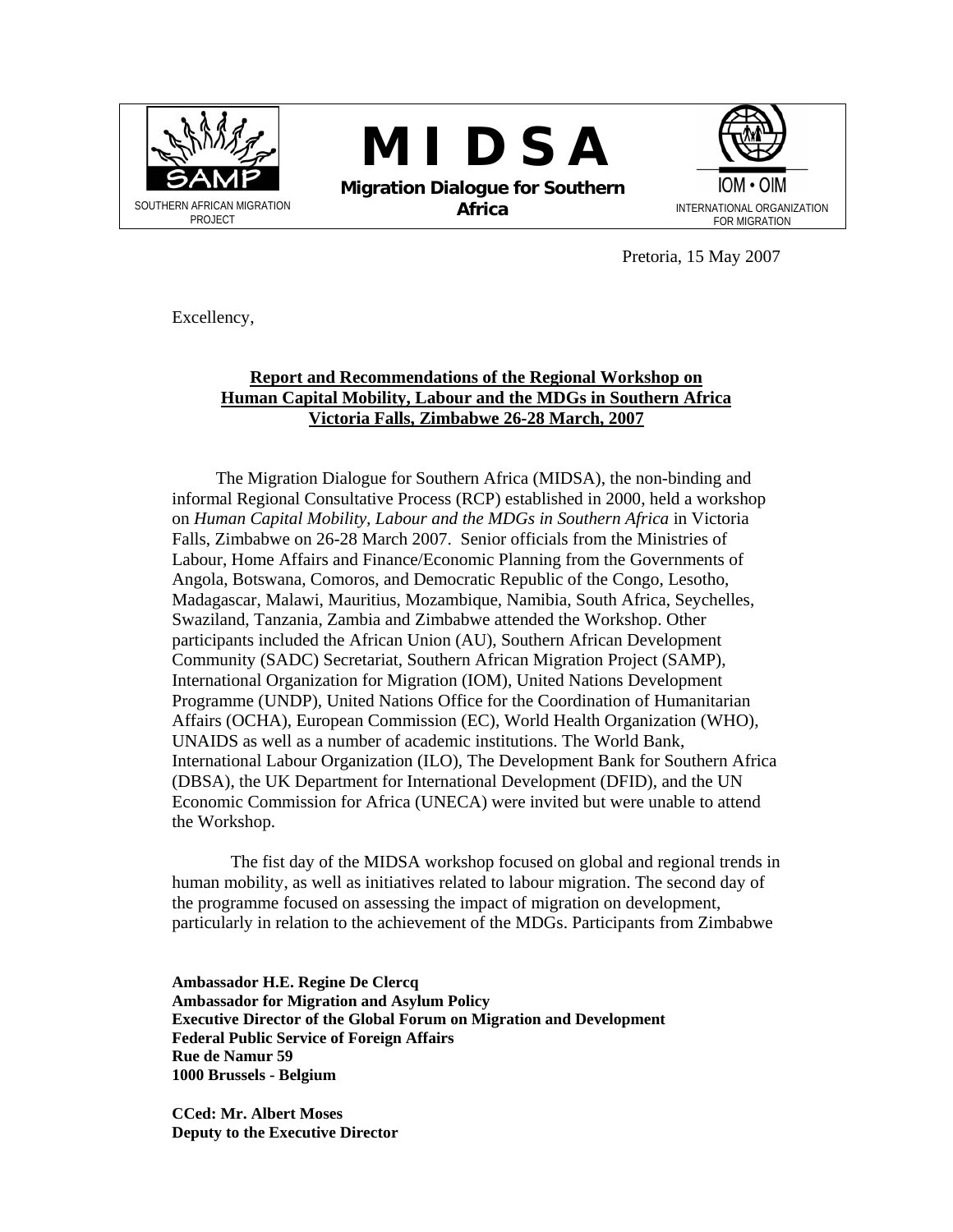and Mauritius shared their respective national experiences in managing labour migration, including innovative policy and programme interventions. Presentations made on Day 2 focused on the upcoming Global Forum on Migration and Development (GFMD). On the third day, participants discussed the outcomes and recommendations of the workshop, and decided that these should be submitted as a regional contribution to the GFMD.

 In this respect, the MIDSA organisers have the pleasure to forward the attached MIDSA Report, Recommendations and Conclusions to the Belgian Presidency of the GFMD for consideration.

 While underscoring the informal and non-binding nature of the MIDSA process and its recommendations and outcomes, Workshop participants additionally undertook to ensure that national governments and regional institutions would be fully briefed on the opportunities to engage in the processes of the GFMD.

Finally, we also wish to inform you that the MIDSA had previously hosted two other workshops on Migration and Development (Zanzibar, March 2004 and Windhoek, April 2006) and the reports, recommendations and conclusions from those Workshops are available on *http://www.iom.org.za/MIDSAPublications.html* . The Note to the United Nations High Level Dialogue of the General Assembly on Migration and Development which was addressed to H.E. the President of the 60th Session following the Windhoek MIDSA Workshop, can also be found on the same site.

Please accept, Excellency, the assurances of our highest consideration.

Yours Sincerely,

Professor Jonathan Crush Mr. Hans-Petter Boe

Hantons

**Director SAMP** Regional Representative for  **Southern Africa, IOM**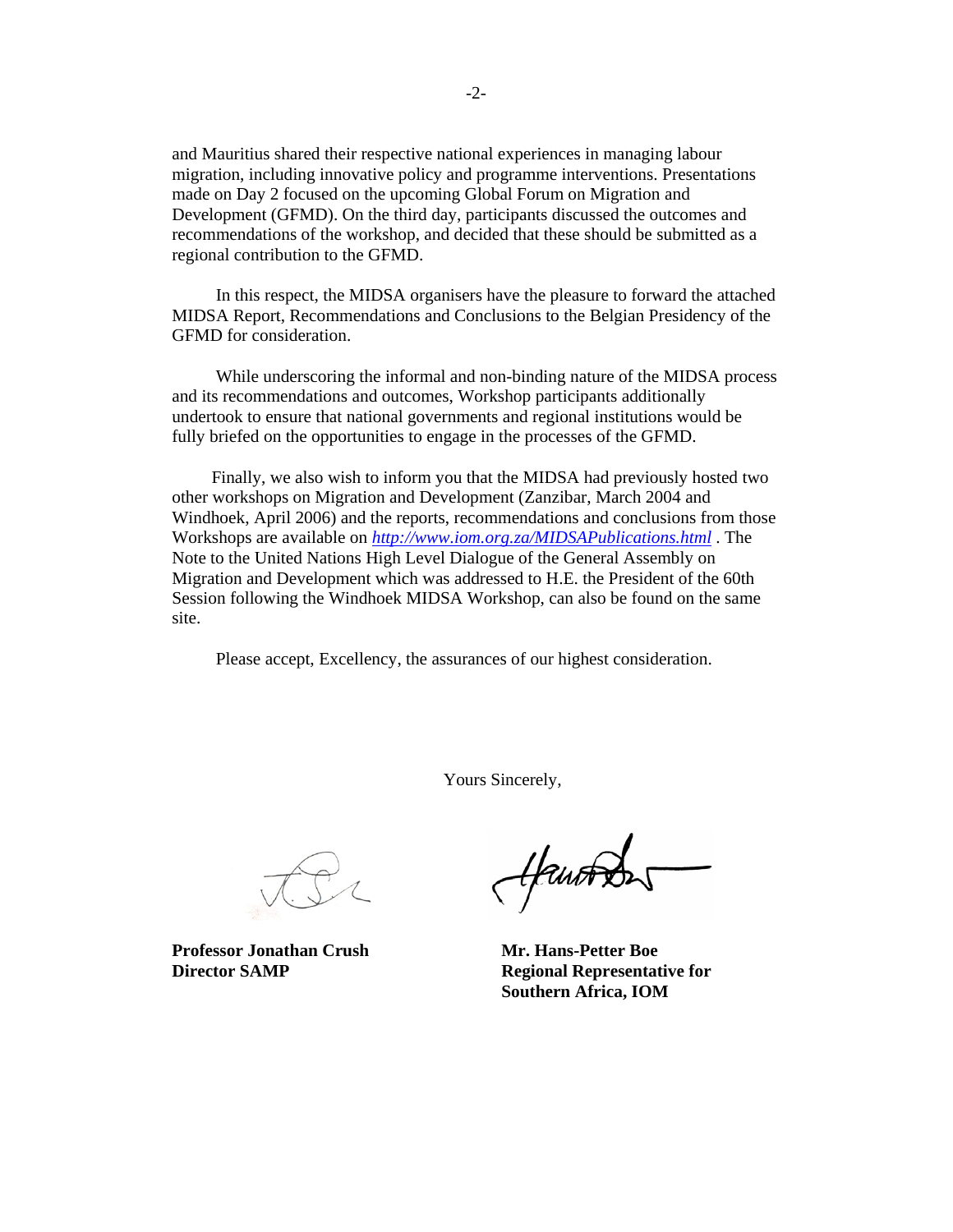

# **M I D S A**





ORGANIZATION FOR MIGRATION

# **Report and Recommendations of the MIDSA Workshop on: HUMAN CAPITAL MOBILITY, LABOUR AND THE MDGs IN SOUTHERN AFRICA**

Victoria Falls, Zimbabwe 26-28 March, 2007

# *Participants, Presenters and Observers*

The MIDSA Workshop on Human Capital Mobility, Labour and the Millennium Development Goals (MDGs) in Southern Africa was held in Victoria Falls, Zimbabwe on 26-28 of March, 2007. Participants from the governments of Angola, Botswana, Comoros, Democratic Republic of Congo, Lesotho, Madagascar, Malawi, Mauritius, Mozambique, Namibia, South Africa, Seychelles, Swaziland, Tanzania, Zambia and Zimbabwe attended the workshop. Most government participants were senior officials from the Ministries of Finance/Economic Planning, Home Affairs and Labour. Other participants included representatives from the African Union (AU), Southern African Development Community (SADC) Secretariat, Southern African Migration Project (SAMP), United Nations Development Programme (UNDP), United Nations Office for the Coordination of Humanitarian Affairs (OCHA), European Commission (EC), World Health Organization (WHO), UNAIDS as well as a number of academic institutions. The World Bank, International Labour Organization (ILO), The Development Bank for Southern Africa (DBSA), the UK Department for International Development (DFID), and the UN Economic Commission for Africa (UNECA) were invited but were unable to attend the Workshop.

Day one of the MIDSA workshop focused on global and regional trends in human mobility, as well as initiatives related to labour migration. The second day of the programme focused on assessing the impact of migration on development, particularly in relation to the achievement of the MDGs. Participants from Zimbabwe and Mauritius shared the experiences of their countries in managing labour migration, including innovative policy and programme interventions. Presentations made on Day 2 also focused on the upcoming Global Forum on Migration and Development (GFMD), to be held in Brussels on 9-11 July 2007. On Day 3, participants discussed the outcomes and recommendations of the workshop, and decided that these should be submitted as a regional contribution to the GFMD.

# **Set forth below is a Summary of Proceedings and the Conclusions and Recommendations.**

# *SUMMARY OF PROCEEDINGS*

*Day One:* 

*Opening Session*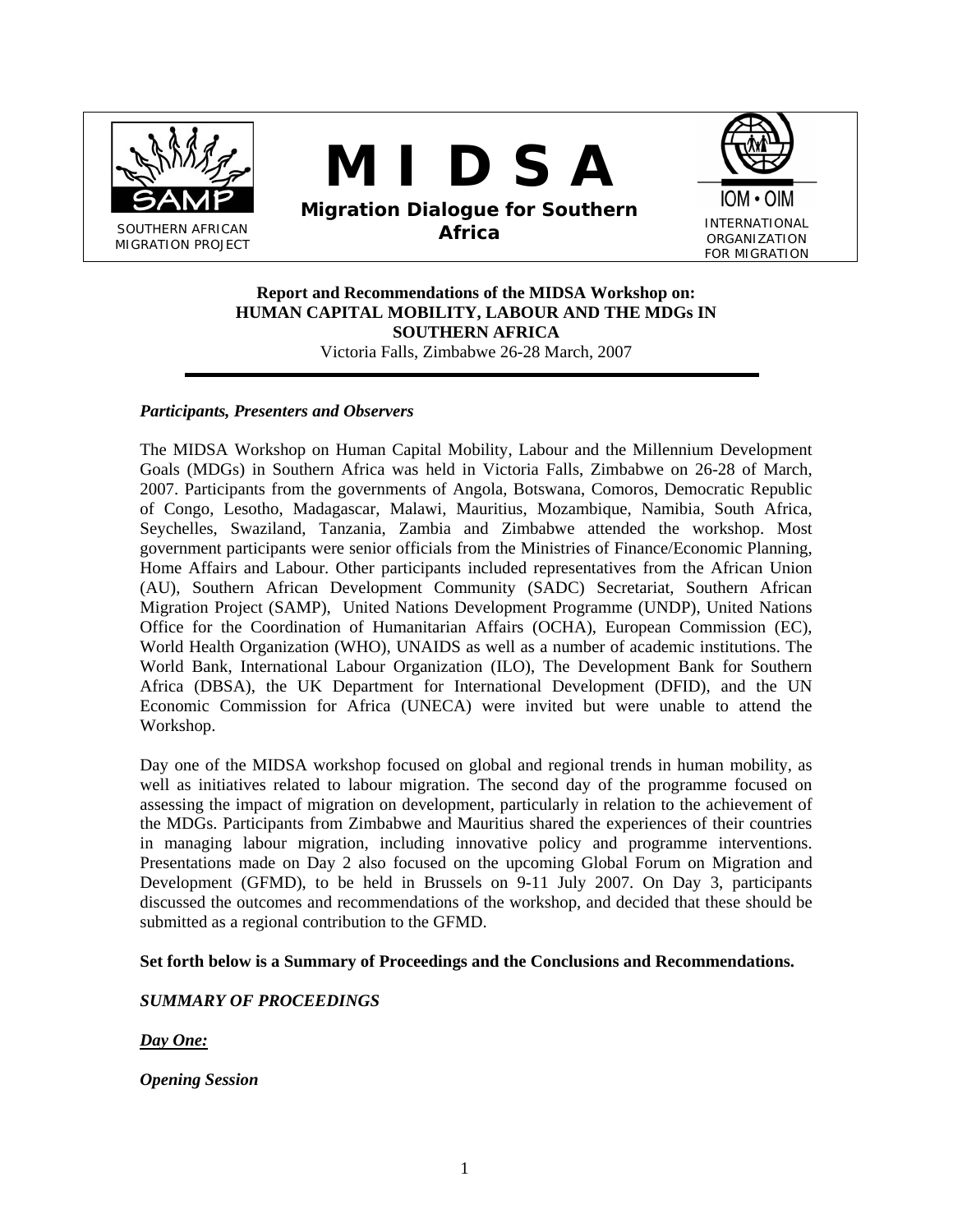**Ms. Ntombikayise Msibi** of the Southern African Migration Project (SAMP) welcomed more than seventy participants to the MIDSA Workshop and remarked that the workshop will be very useful in terms of assisting countries in the SADC region to better manage labour migration, and achieve the MDGs. She emphasized the importance of greater regional cooperation in confronting the challenges, as well as in exploring the opportunities that migration offers. She provided a brief overview of SAMP's work, and informed participants of the launch of two new MIDSA reports, entitled The Prospects for Migration Data Harmonisation in the SADC region and A Migration Audit of Poverty Reduction Strategies in Southern Africa*.*.

**Dr. Agostinho Zacarias,** UN Resident Representative of Zimbabwe, stated that migration is a key factor in both poverty reduction, and the achievement of the MDGs in the region. He stated that in light of regional efforts to promote greater integration and freer movement of labour and capital, the workshop should deliberate on the need for a strategic framework that addresses development challenges related migration. He suggested that the SADC region faces a challenge in developing policy that enhances the development benefits of migration, particularly in relation to the achievement of the MDGs.

**Mr. Hans-Petter Boe**, IOM Regional Representative for Southern Africa, welcomed participants to the MIDSA Workshop. He stated that the workshop draws on the outcomes of both the previous MIDSA workshop on "Migration, Poverty and Development" held in Windhoek, Namibia in 2006, and the UN General Assembly High Level Dialogue on International Migration and Development (UNHLD), held in New York in September of 2006. He suggested that the conclusions and recommendations emerging from the current workshop could be shared with the Global Forum on Migration and Development (GFMD), which will be held in Brussels in July of 2007. Mr. Boe also expressed his gratitude to DFID and UNDP for financing the workshop, on behalf of IOM and SAMP.

**H.E. Minister Nicholas Goche**, Public Service, Labour and Social Welfare of Zimbabwe, stated that the government of Zimbabwe was grateful for the opportunity to host this MIDSA workshop, which he hoped will help SADC countries to reach a better understanding of the positive and negative impacts of labour migration on development. Zimbabwe is currently experiencing a "brain drain" of skilled professionals, particularly in the health, education and social services sectors, and needs new strategies to attract and retain skilled workers. Many Zimbabweans are also migrating out of the country under dangerous conditions, and engaging in exploitative work in other countries. He called on host countries in particular to adopt necessary measures to protect migrant workers.

# *Morning Session: Global Trends and Initiatives and Labour Migration and Mobility in the SADC Region*

**Professor Daniel Tevera**, a SAMP research partner based at the University of Swaziland, presented on global and regional trends in human mobility and labour migration. Worldwide, numbers of persons living and working outside of their country of origin is higher than ever before, with notable increases in numbers of women migrants. This can be attributed in part to globalisation, which has collapsed historical barriers to mobility, as well as advances in information and communication technology and increasing differentials between countries in terms of salaries, employment opportunities and living conditions. Major migration "push factors" include unfavourable economic fundamentals, political instability and poor working conditions. Migration "pull factors" in destination countries include the globalisation of labour markets for certain categories of workers, and shortages in domestic labour forces.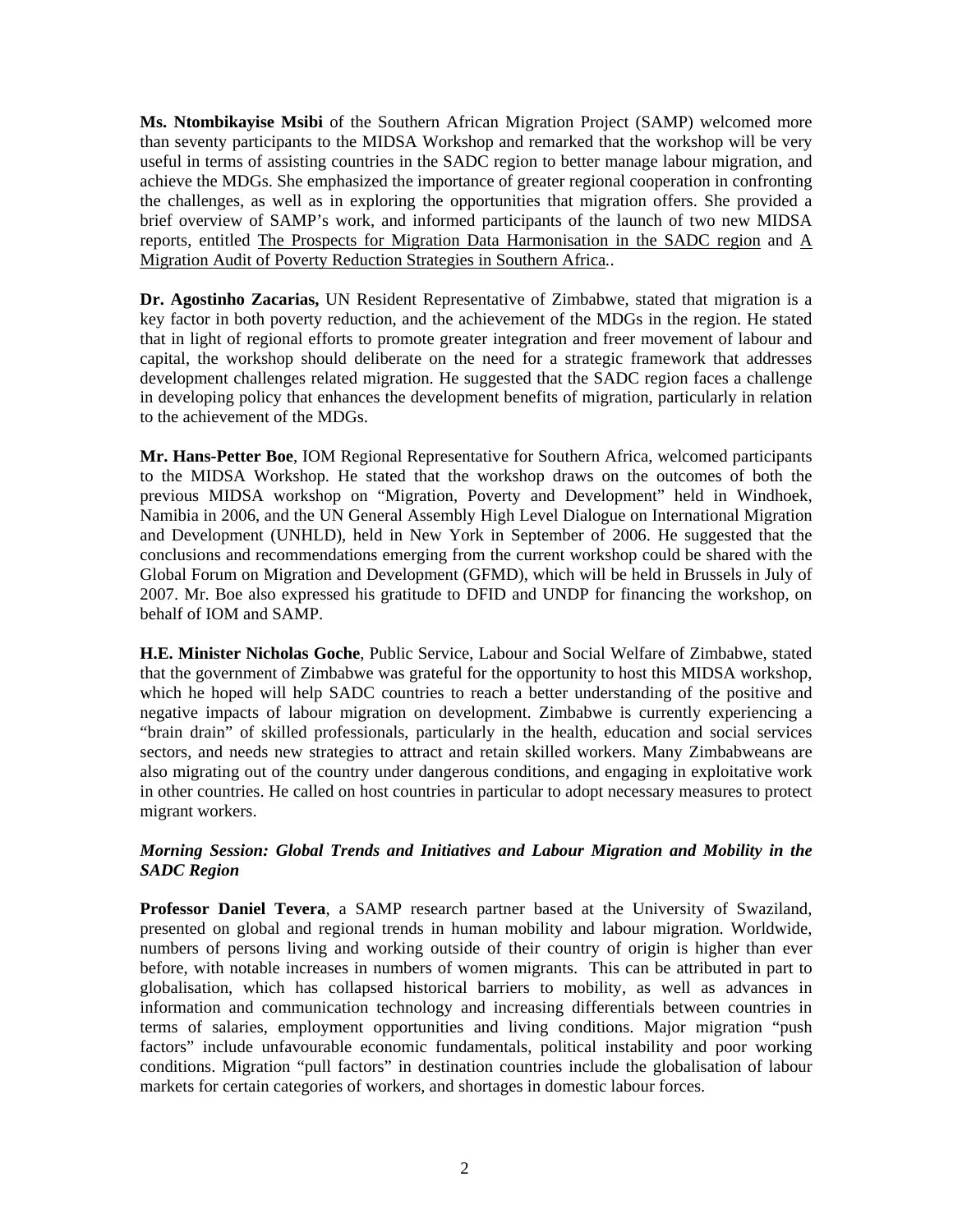Professor Tevera suggested a number of strategies for enhancing the positive, and reducing the negative impacts of labour migration and the brain drain, including: compensation from destination countries; strategies to retain skilled workers and alleviate migration push factors; and, more effective use of remittances for national development. He emphasized that thus far, strategies for harnessing the benefits of migration remain largely unexploited in many African countries. Professor Tevera also suggested that the SADC region would benefit from the development of a Regional Agenda for Human Mobility Management, as well as from greater dialogue and interaction in forums such as MIDSA.

**Dr. Ryszard Cholewinski**, Labour Migration Specialist of Migration Policy, Research and Communications, IOM, presented on *Managing Human Mobility and Labour Migration in the Evolving Global Economy*. Dr. Cholewinski shared with participants a number of international migration management initiatives and policies that address the migration challenges faced by many countries. Recent years have seen an increased focus on the development of labour migration policies that aim to harness the benefits of migration for develop. Major policy concerns and challenges include: protection of the rights of migrant workers; improving interaction and integration between migrants and host communities; ensuring access to social benefits; and effective responses to irregular migration. Remittances contribute significantly to national development in sending countries, and this gives rise to policy issues including the lowering of transfer costs, and encouraging the use of remittances in sustainable development. Policies have also focused on mitigating the impacts of the brain drain, and increasing cooperation between countries of origin, transit and destination.

Dr. Cholewinski also introduced the IOM World Migration Report, 2007, which focuses of managing labour migration in the global economy. The report discusses migration management strategies including: the development of comprehensive knowledge bases; elaboration of foreign employment policies, and the integration of these into human resource strategies; formulation and management of foreign employment policies in countries of destination; achievement of best outcomes from regional free movement initiatives; and, the development of a possible framework for cooperation by the international community. Cross-cutting issues addressed in relation to labour migration include human rights, gender, health and integration.

**Dr. Meera Sethi**, Senior Regional Advisor for Sub-Saharan Africa of IOM (Geneva), presented on the key outcomes and conclusions of the UNHLD. These included consensus that migration affects all countries, and recognition of the strong link between migration and development. Given these links, migration should be mainstreamed into national development policies and Poverty Reduction Strategy Papers (PRSPs). Other outcomes from the UNHLD included recognition of the need to engage more effectively with diaspora populations, and promote circular migration and returns. The developmental value of remittances was acknowledged, but overdependence on remittances should also be avoided. There is also a need to match labour supply and demand globally, and to address issues of brain drain, illegal employment, and the specific needs of women migrants. Finally, the UNHLD concluded that there should be greater cooperation within the international community at all levels.

Dr. Sethi also briefed participants on the upcoming GFMD, which is an informal, voluntary, nonbinding and states-owned process, and aims to deliver concrete migration management strategies, through workable models, pilot programmes and multi-stakeholder partnerships. Discussion between civil society organisations and diaspora representatives will take place on 09 July, the results of which will feed into the government forum on  $10 - 11$  July. Plenary discussions will focus on the links between migration and development, and strengthening policy. Roundtable discussions will also be held on: human capital development and labour mobility; remittances and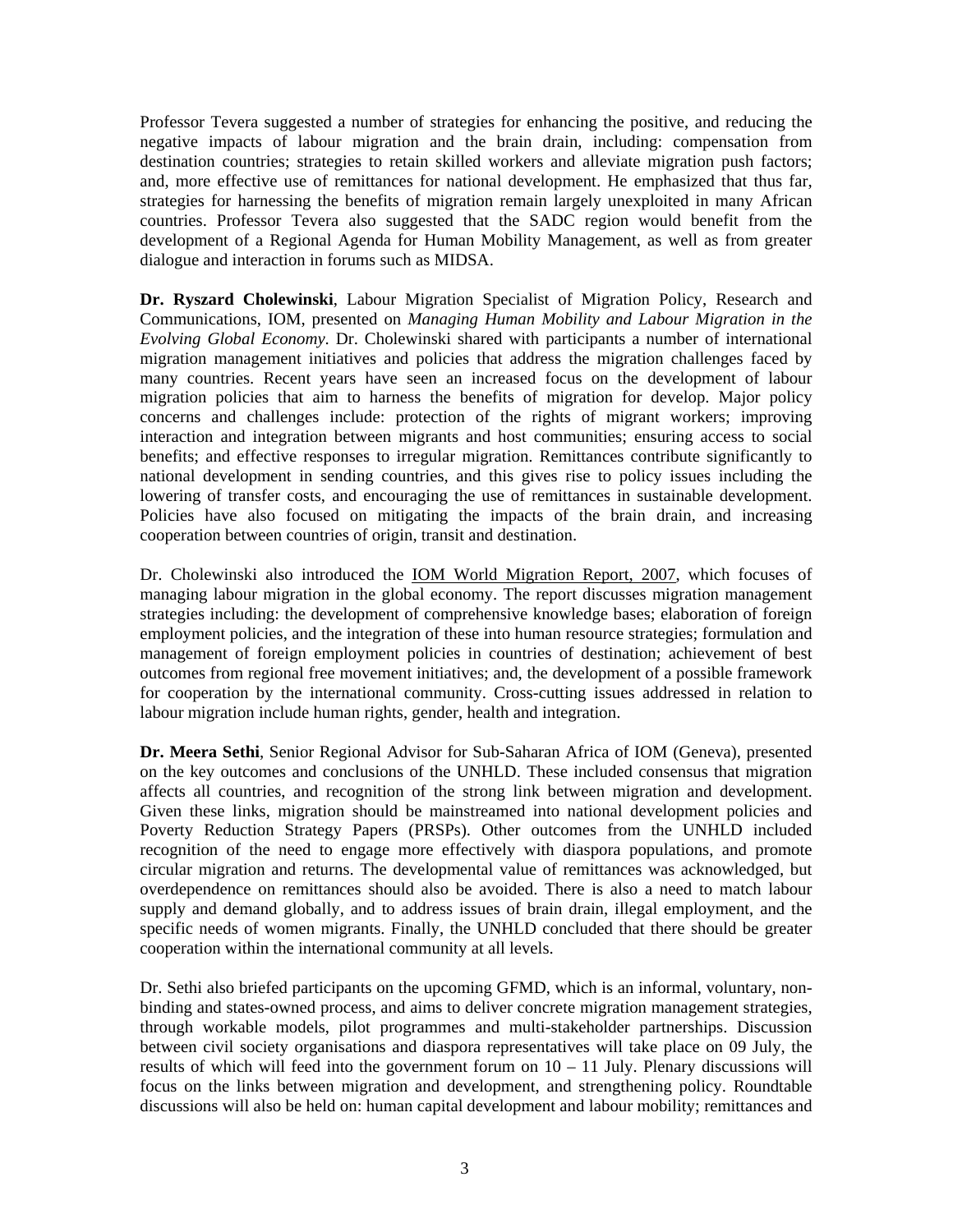other diaspora resources; and, enhancing institutional and policy coherence and promoting partnerships.

**Ms. Mariam Khokhar**, Programme Manager of IOM Pretoria, presented on the background, objectives, themes and outcomes of activities undertaken by the Ministerial Consultations on Overseas Employment and Contractual Labour, known as the Colombo Process. The Colombo Process is a Regional Consultative Process (RCP) like MIDSA which includes participants from the governments of Afghanistan, Bangladesh, China, India, Indonesia, Nepal, Pakistan, Philippines, Sri Lanka, Thailand and Vietnam. IOM holds the Secretariat for the process, and Indonesia serves as the current Chair.

Initiated in 2003 by the IOM, the Colombo Process focuses on labour migration, protection and support for migrants, capacity-building, data collection, and inter-state cooperation. Participating governments share experiences and best practices through the Process, and seek solutions for migration-related challenges encountered. The RCP also aims to maximize the mutual development benefits shared by countries of origin and destination through annual Ministerial Consultations, the recommendations of which are translated into action plans implemented for the benefit of member countries. For the first time in September of 2005, a number of destination countries participated in the Ministerial Consultations.

Concrete outcomes of the Colombo Process include: the development of a capacity-building curriculum and training courses for labour attachés and administrators; establishment of an Overseas Workers Resource Centre that provides information and support to both migrants and governments; and, research related to labour migration

Ms. Khokar also discussed the AENEAS *Regional Dialogue and Programme on Facilitating Legal Migration between Asia and the European Union* launched in 2006, which has benefited Colombo Process members as well as some European destination countries through facilitating opportunities for legal migration for migrants from Asia, and enhancing dialogue between sending and receiving countries. Programme activities include: enhancing regional cooperation efforts amongst major Asian labour-sending countries and with the EU; promoting legal labour opportunities and reducing irregular migration; enhancing government and private sector capacity to place workers legally in EU countries based on demand; and, inform potential migrants about legal labour migration opportunities and procedures, and the risks of irregular migration.

The Colombo Process continues to evolve as a successful RCP, and with continued participation of destination countries, will further contribute to strengthening migration management in the region and beyond.

**Ms. Kate Lefko-Everett**, Researcher at SAMP, presented on research conducted for UNESCO on the UN Convention on the Protection of the Rights of All Migrant Workers and Members of Their Families (MWC). The MWC importantly outlines both the rights of migrant workers, including the rights to privacy, information, freedom of movement, equal treatment with nationals, and the transfer of earnings. The MWC also outlines the obligations of host States in terms of administration, working conditions, and human rights, amongst others.

Awareness and ratification of the MWC are relative low within SADC, despite the fact that most countries are both senders and receivers of migrants. In the case of South Africa, the provisions of the MWC are also generally consistent with existing legislation. The research suggests that a lack of political will is a major obstacle to ratification, rather that cost or capacity constraints. She observed that many countries have signed other conventions despite lacking capacity for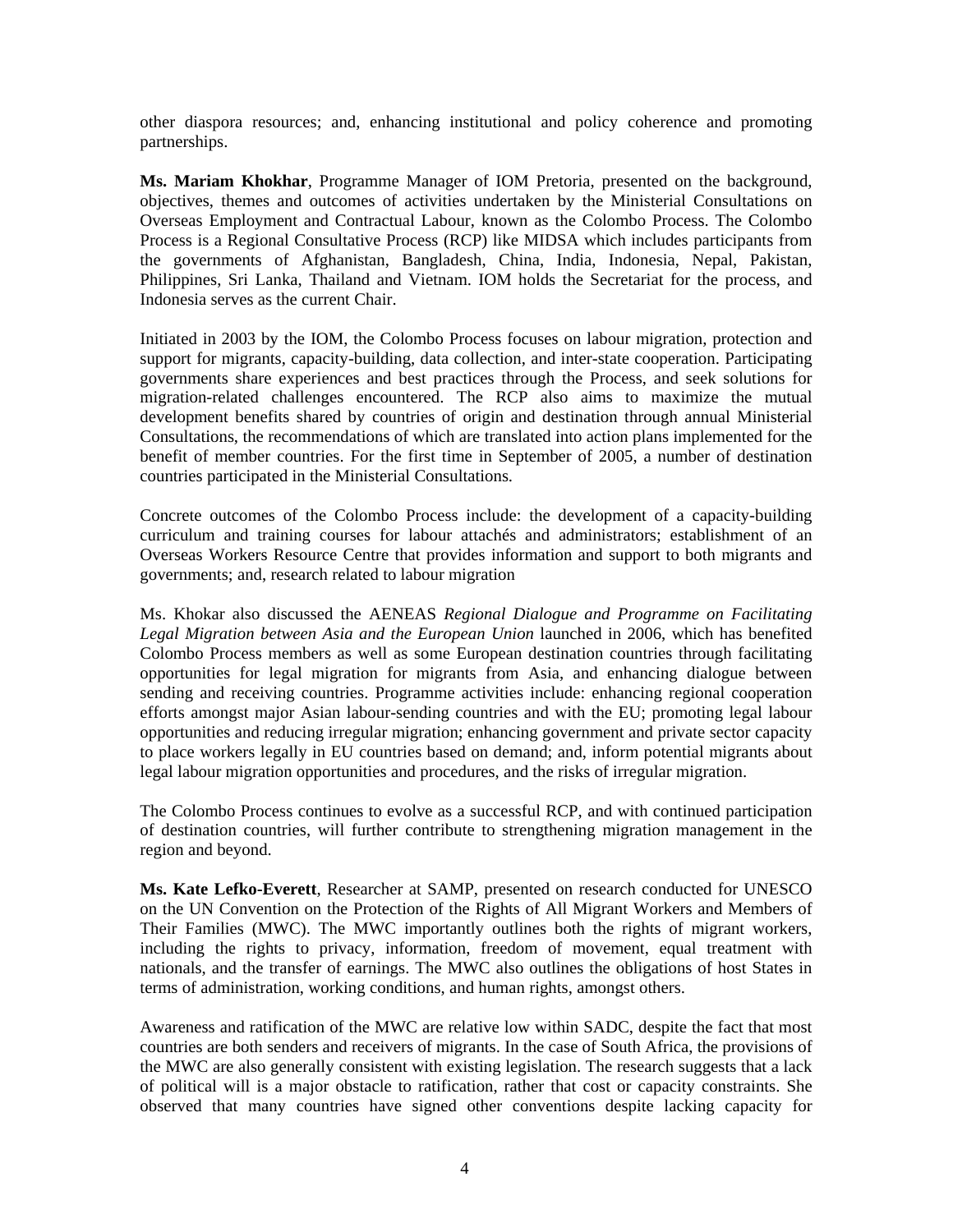implementation. Logistical obstacles faced by some countries could also include the pre-departure briefings for migrants, and conditions and procedures for detention and deportation outlined in the MWC. Successful implementation of the MWC will require greater cooperation at the national, sub-regional, regional and international levels, within and between governments, as well as with NGOs and migrants themselves.

# *Discussion:*

Participants raised a number of issues following presentations made in the morning session. To begin, some suggested that presenters had not focused enough on the negative consequences of labour migration, and proposed that in-depth analysis should be conducted in comparing the potential costs and benefits of migration. Participants suggested that overall, wealthier countries benefit most from labour migration, and cautioned against exporting labour, particularly in key sectors such as health and education.

Participants emphasised the need to encourage qualified nationals to return home, and to invest in countries of origin. Tax deductions on assets and remittances were identified as potential incentives for diaspora nationals, as these strategies have been used in the United Kingdom. The MIDA programme in Burundi and the DRC has also facilitated temporary returns of diaspora nationals, which has also brought about policy change, such as allowing dual citizenship and permitting frequent travel between different countries without loss of residence. Through the Great Lakes Programme in Belgium, diaspora nationals in 23 counties returned to countries of origin on a temporary basis to contribute to development projects and initiatives.

Generally there is little data on remittances, except in cases such as Lesotho, where bilateral agreements require mine workers to remit a portion of their salary home. Participants queried the methodology used by the World Bank to measure remittances given the reliance of many migrants on informal transfer channels.

Other suggestions to combat brain drain and the negative consequences of migration included the need for more bilateral agreements between migrant sending and receiving countries, as well as the need to promote greater "brain circulation" within the region. One participant suggested that a regional training institution for health workers could be established.

# *Afternoon Session*

**Mr. Arnold Chitambo**, Senior Programme Manager of Employment and Labour, SADC Secretariat, presented on human mobility, labour migration and the SADC Protocol on the Facilitation of Movement of Persons in the region. The Protocol is a key instrument in facilitating labour migration and eliminating obstacles to the movement of persons in the region. The provisions of the Protocol permit entry for lawful purposes without visas into SADC member states for a maximum of 90 days per year. Through the Protocol, nationals of SADC states would also be permitted to acquire temporary or permanent residence in another state for work or other purposes.

Realization of the Protocol in the region will require a number of initiatives, including harmonization of national laws and immigration practices, increased cooperation between countries, and improved facilities for travel. Implementation and monitoring mechanisms will be put in place through the Committee of Ministers responsible for public security, as well as other Committees established by the Ministerial Committee of the SADC Organ. Currently, the Protocol has been signed by 9 Member States but has only been ratified by 1 State; in order to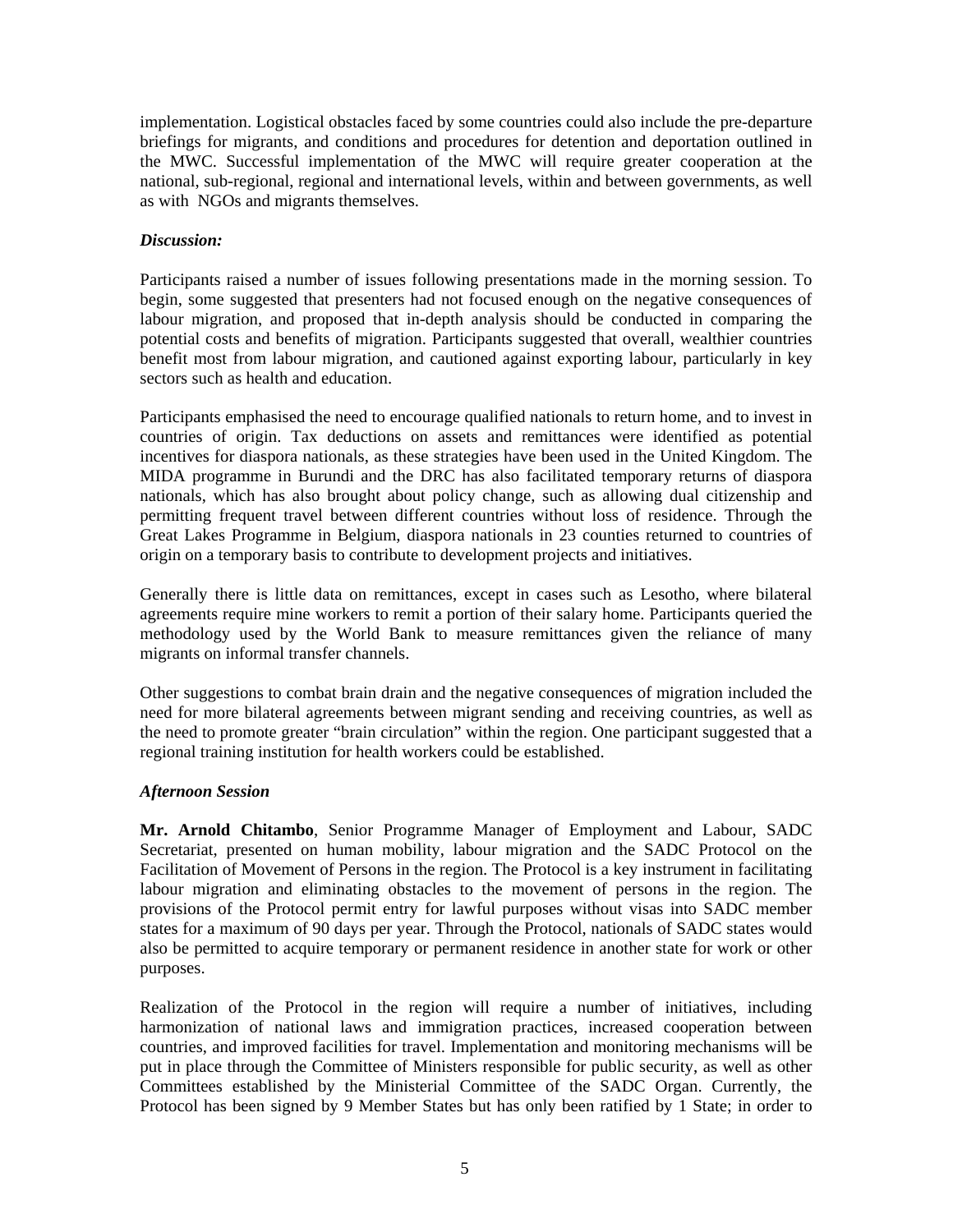enter into force, ratification by two-thirds of Members States is required. A taskforce to facilitate the development of guidelines for the Protocol's implementation has been established.

**Mr. Misbahu I. Abdulrasheed**, Finance and Administration Officer, AU Southern Africa Regional Office, presented on the *AU Common Position on Migration and Development: AU Strategic Framework on Migration*. The Strategic Framework was adopted in July of 2006 at the Banjul Summit, and although non-binding, provides guidelines to assist Member States in developing migration policy. The AU, together with IOM, also assists Member States in policy implementation, in accordance with their own priorities and resources.

The Strategic Framework identifies a number of key thematic migration issues: the brain drain of skilled professionals, human rights of migrants, trafficking in persons, HIV/AIDS, migrant remittances, diaspora populations, the increasing feminization of migration, and peace and security. The Strategic Framework also provides comprehensive and integrated policy guidelines on issues including border management, irregular migration, protecting the human rights of migrations, migration data collection, and linking migration and development, amongst others. Mr. Abdulrasheed also presented five recommendations for effective migration management: the adoption of a comprehensive approach to migration management; adoption and implementations of recommendations made thus far; collective solutions to migration through bilateral, multilateral, intra- and inter-regional cooperation; increased research on migration; and, improved infrastructure, technology and capacity to manage migration.

#### *Discussion:*

In discussing the presentations made, participants highlighted the need for more data on migration in the region. It was suggested that national census surveys should include questions related to both cross-border and internal migration.

Participants raised the question of how to effectively channel remittances into development. Initiatives from other countries include the requirement that Cuban doctors working abroad must remit a portion of their salary through official channels. Mexico and the Philippines also have highly developed strategies for remittance transactions.

Participants commented on the gap between the objectives of the SADC Protocol, and progress taken to adopt the Protocol and realize its provisions. Participants suggested that individual countries should begin the process of introducing regional objectives into national migration policies.

Concerns were also raised about working conditions and labour mobility. Participants suggested that developed countries should ensure better conditions for migrant workers. Participants also emphasized the need to create favourable working conditions in countries of origin to prevent further brain drain.

Given the links between migration and development, and the consequences of the brain drain for many countries in the region, governments should ensure that migration features in PRSPs.

Participants indicated that they would benefit from examples of policy and strategies to better manage labour migration in other regions, and specifically, through the achievements of the Colombo Process.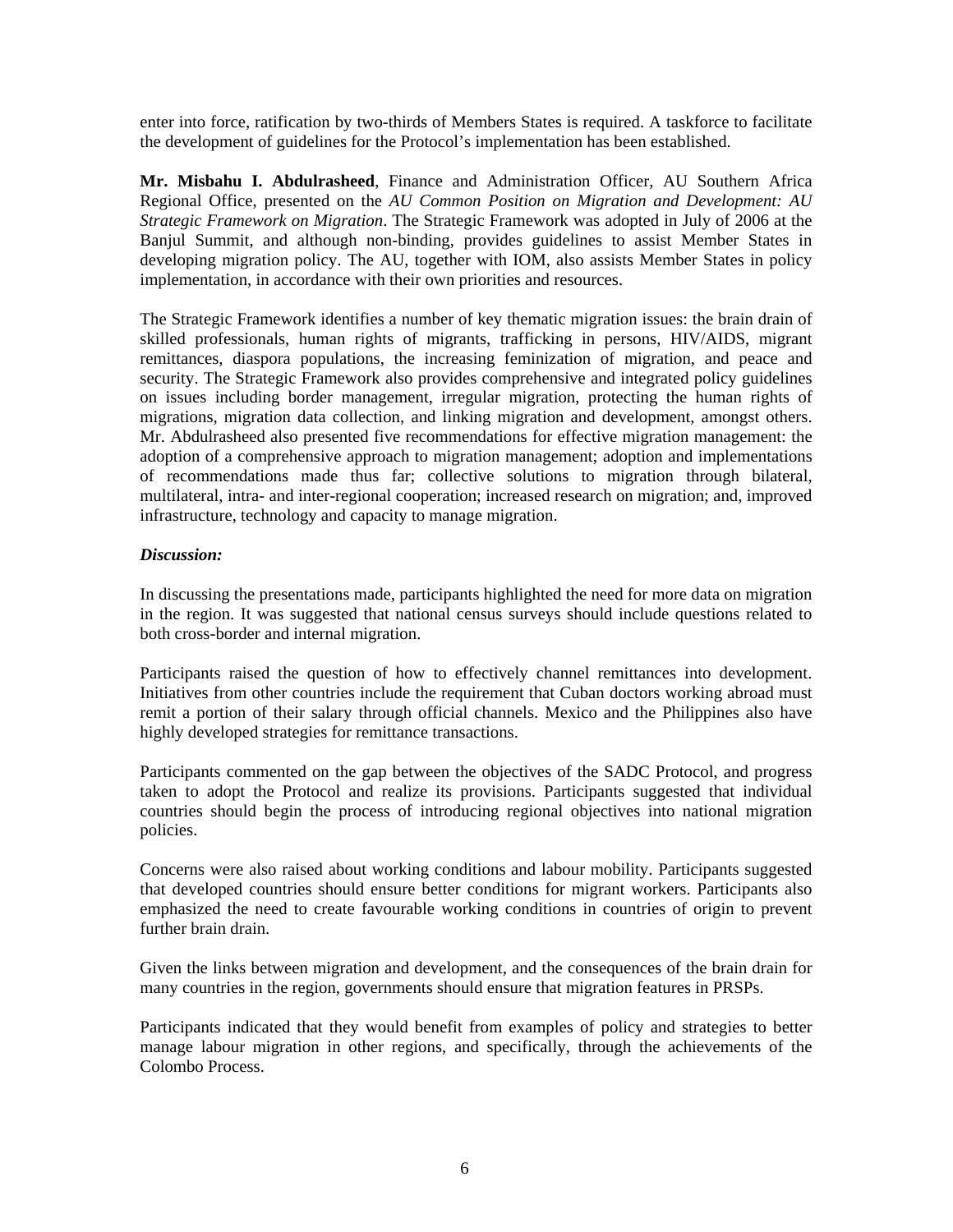Participants requested assistance from the IOM and SAMP with a number of policy and implementation challenges, including: the process of policy development and harmonization required for the realization of the SADC Protocol; the formulation of a regional migration policy consistent with national policies in SADC countries; formulation of national policies on labour migration.

# *Day two:*

# *Morning Session: Sub-Regional and National Initiatives*

In the *Tour de Table* session participants were asked to provide a brief overview of human mobility and labour migration in their own countries, identify the impacts of these on economic development and the MDGs, outline steps taken to address these issues, and highlight needs requiring international/regional cooperation and support.

Through the *Tour de Table* presentations, participants acknowledged the links between migration and development at both the national and regional levels. Many SADC countries also share similar challenges related to human mobility and labour migration. These include porous borders, and uneven border management and computerization of border posts. Irregular and undocumented migration also present significant management challenges, and the costs of deportation are high. Human trafficking also remains a significant problem. In general, there is a lack of reliable data on migration, and out-migration in particular is not sufficiently documented.

Many SADC countries continue to experience a brain drain of skilled professionals attracted to better working conditions, economic growth, and political stability in other countries. In particular, the brain drain affects the health and education sectors, and limits the abilities of countries to achieve the MDGs. Migration push factors include dissatisfaction with social, economic and political living conditions at home, low remuneration, lack of opportunities, and inadequate housing, educational and social services. Students enrolled at universities abroad also often do not return to countries of origin. Participants agreed that skilled migrants should not be prevented from leaving, but efforts to retain them should include promoting political stability, peace and improved working conditions. Participants also suggested that the socioeconomic impact of brain drain should be comprehensively assessed in most countries.

The in-migration of labour migrants also poses a number of challenges, including increased demand for social services and health care, increased pressure on infrastructure through expanding human settlements, and increased social instability and insecurity in some respects. Some participants suggested that high levels of migrant workers have contributed to unemployment amongst nationals, challenging efforts to achieve MDGs related to the eradication of poverty and hunger. Foreign workers, and in particular those employed by multinational companies, also contribute to the out-flow of resources from countries. At the same time, it is important to protect migrant workers with regard to payment of salaries, working conditions and access to social services.

Participants recognised the significant value of remittances, and recommended that strategies should be identified for more effective use of remittances in national development. It is also important to engage diaspora populations in national development initiatives.

Participants recognized the developmental value of migration in the region, and listed a number of initiatives taken within their own countries. At the national level, efforts have been made to develop rural areas, and curb migration to urban centres. Some countries have begun training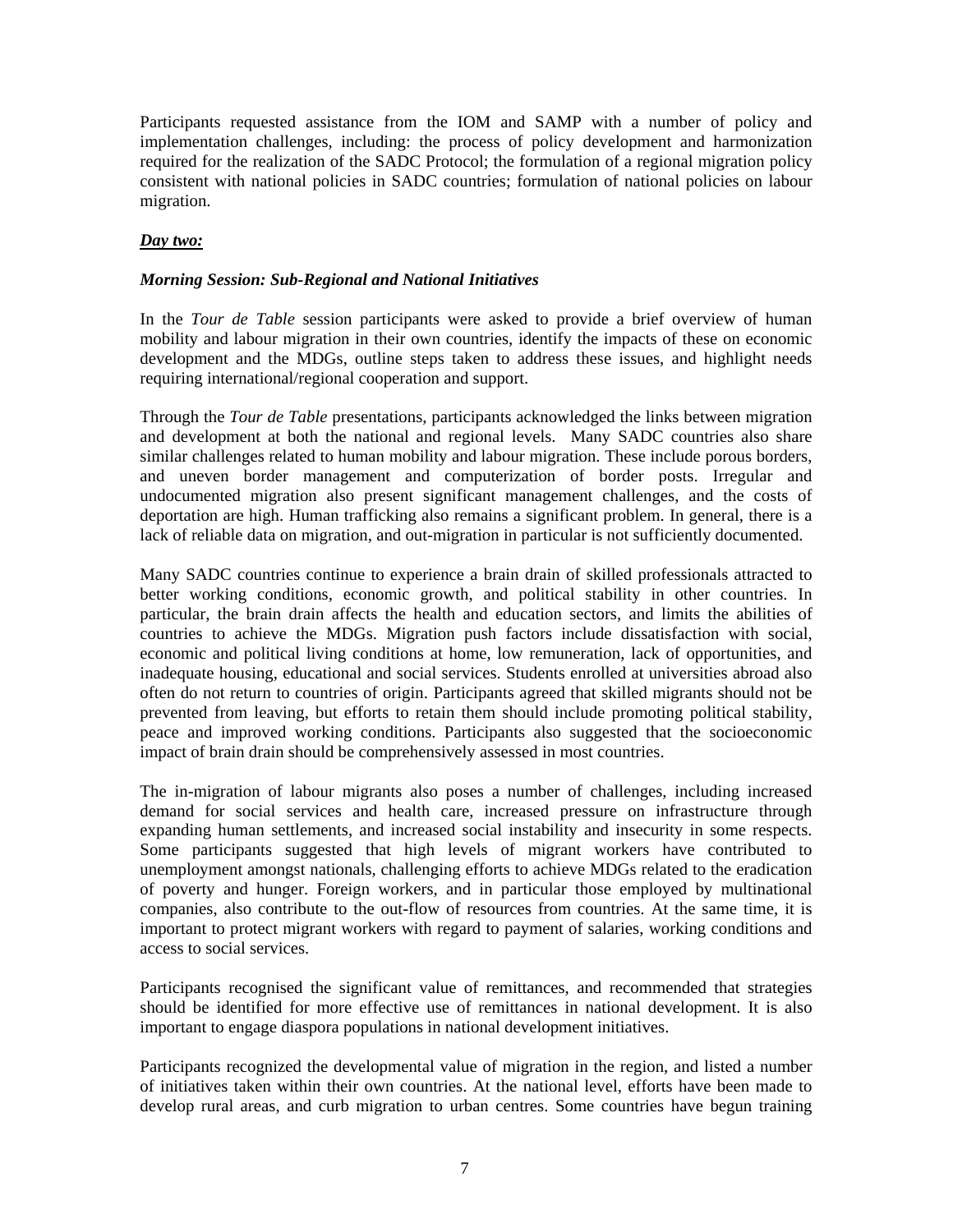low- and semi-skilled workers, in some cases with a view to replacing foreign workers. In Zambia in particular, regulations have been imposed on multinational companies requiring them to hire local personnel. Countries such as Mauritius have supported the creation of new industries in order to absorb the national workforce, and combat poverty and unemployment.

A number of participants mentioned strategies to facilitate legal migration and simplify migration procedures, including the consideration of a special migrant worker passport to expedite application processes. In some countries, the World Bank has assisted in funding the computerization of border posts. The IOM has also established a Reception Centre at Beitbridge in Zimbabwe to provide humanitarian assistances to deportees. A second centre is being established at Plumtree.

In terms of SADC nationals working abroad, efforts have been made to sensitize host countries on issues of social protection and working conditions, particularly through embassies.

Some participants described laws, policies and programmes put into place to attract and facilitate qualified foreign workers able to contribute to national development. These include eligibility for permanent residence, the ability to purchase land, and allowing cars to be purchased duty-free. In some countries, international recruiting companies have been engaged to assist in addressing acute labour shortages.

Participants also described institutional strategies, including the establishment of: an Inter-Ministerial committee on Counter-Trafficking; a Tripartite Immigration Selection Board, which reviews applications and selects qualified applicants; a National Committee on Migration which ensures the coordination of all the migration-related activities an coherence with the national development plan; and, inter-departmental migration management structures.

In terms of promoting return to countries of origin, some participants made references to systems of co-financing the costs of return. Others described providing special remuneration to attract skilled diaspora workers and facilitate skills and capital transfers. The IOM has also begun surveys and mapping exercises to locate the diasporas of certain countries, including the DRC, Mauritius and Zimbabwe. Through MIDA, the IOM has also compiled a comprehensive inventory of diaspora skills with a view to bringing skilled professionals home. IOM's Resettlement Programme has also facilitated the return of some skilled nationals.

In recognizing the value of remittances, formal channels have been established to facilitate remittance transfers, in the currency of choice of recipients.

Some bilateral agreements already exist between countries in the region related to labour migration, for example, between Lesotho and South Africa. Another example is the bilateral agreement between Cuba and Kenya on the exchange of medical personnel. Participants suggested that there should be more regional and bilateral agreements developed to facilitate movement, possibly through SADC or the AU.

Many of the priority needs identified by participants related to capacity to manage migration effectively. Both financial and technical assistance are requiring in capturing migration data. Participants suggested that better data will allow migration to be included more easily in national development plans. Participants also indicated that countries require support and assistance with: border management; revising and updating bilateral labour agreements; combating brain drain and attracting skilled workers; retention and return of skilled workers and students; harmonising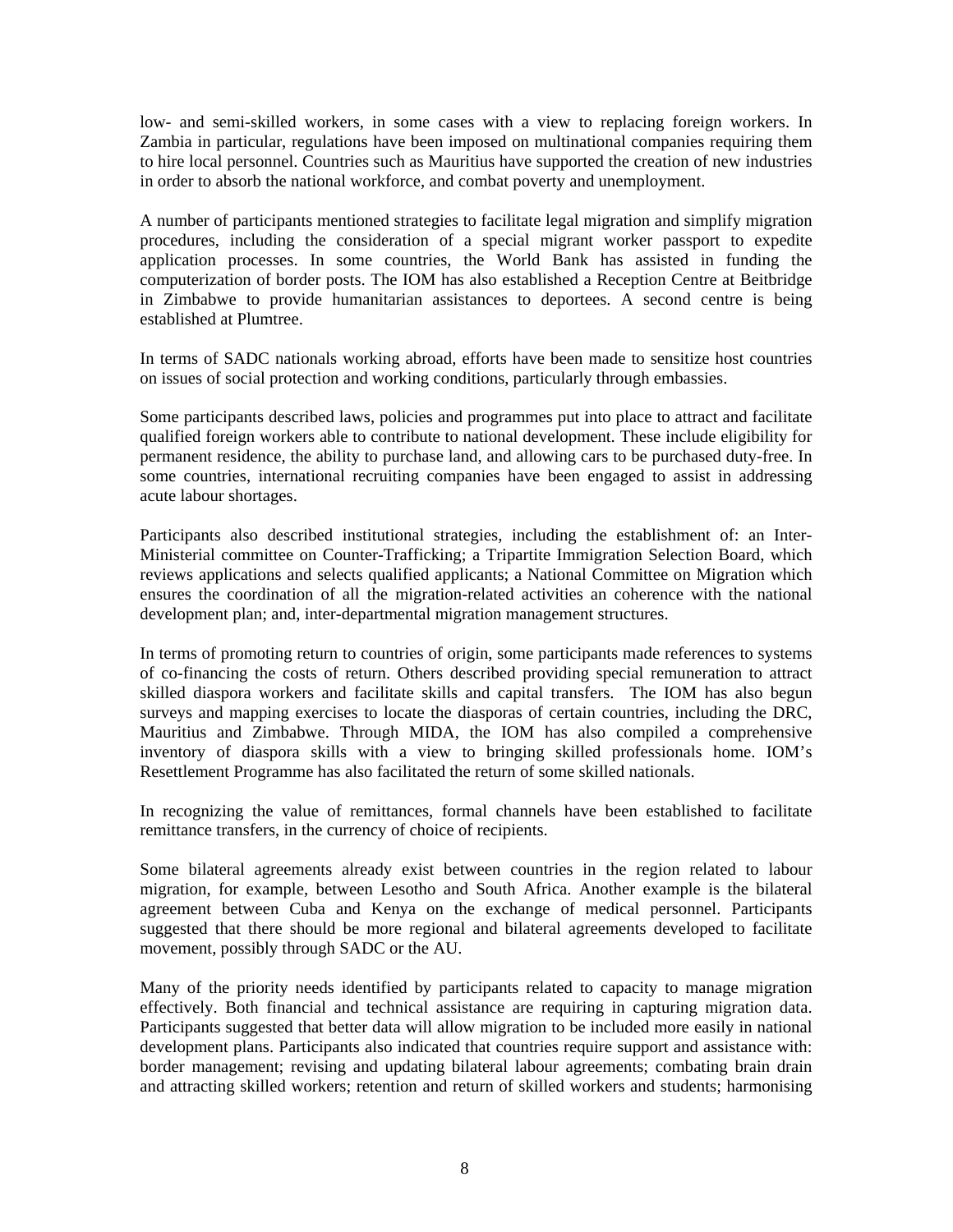migration policy and procedures between countries; cooperation and engagement with migrantreceiving countries; and, greater regional and inter-regional cooperation on migration issues.

# *Presenters*

**Mr. Leonard Turugari**, Assistant Resident Representative for Poverty and Economic Management, UNDP Zimbabwe, presented on the impact of migration in achieving the MDGs, and in PRSP processes within SADC. None of the eight MDGs make specific reference to migration. However, it is apparent that migration as a cross-cutting issue affects the achievement of each MDG, and therefore should be mainstreamed into the processes of implementing MDG frameworks and PRSP's.

With regard to achieving MDGs one (eradicating poverty and hunger) and eight (global partnership for development), Mr. Turugari suggested the creation of partnerships between countries in the region, as well as with migrant-receiving countries, in order to maximize the developmental benefits of migration. Goal two relates to universal primary education, and Mr. Turugari proposed regional and international assistance in cases of conflict and natural disaster so that migrant children are able to continue their education. Goal 3 relates to gender equality and the empowerment of women, and efforts should be made to ensure that women and children migrants are not marginalised in host countries. Goal 4 is to reduce child mortality, and Mr. Turugari described the need to create conducive working environments for health professionals and to stem the brain drain. Goal 6 is to combat HIV/AIDS, malaria and other diseases, and a comprehensive and coherent regional strategy should be developed to address the links between migration and HIV/AIDS. Finally, Goal 7 relates to environmental sustainability, and Mr. Turugari recommended that planning for infrastructure, particularly water supply and sanitation, should taken population influxes and migration into account.

**Dr. Washington T. Mbizvo**, Permanent Secretary of the Ministry of Higher and Tertiary Education of Zimbabwe, presented a series of interventions to attract, develop and retain critical human resources in Zimbabwe. Zimbabwe currently faces a hostile economic environment, which has resulted in the emigration of skilled workers critical to development. As in other developing countries, the health sector has been most affected.

In response to skills shortages, the government has established a Task Force on Human Resources Mobilisation and Retention. Strategies for combating the consequences of brain drain include attracting foreign investment, reducing inflation, mobilising foreign currency and increasing production in key economic sectors such as health, mining, agriculture and engineering. One specific initiative is the Integrated Skills Outreach Programme for Youth (ISOP), which is designed to train youth without higher or tertiary education in short-term, demand-driven technical skills. IOM has also assisted by setting up professional and intellectual "homelink" desks and recruitment systems online, with the aim of bringing nationals in the diaspora back to Zimbabwe. The Task Force has also introduced an incentive package to retain/attract critical manpower, including water and electricity allowances and vehicle subsidies, which is now ready for approval by Cabinet. Qualifying skilled workers should have been in service for at least 2 years and will be bonded for 5 years.

**Dr. Streevarsen P. Narrainen**, Senior Economic Advisor, Ministry of Finance and Economic Development of Mauritius, presented a Pilot Project currently being undertaken by the Mauritian government to combat the effects of a hostile macroeconomic environment, due in part to changes in the international sugar market. These changes have resulted in high levels of unemployment within the low-skilled labour force. At the same time, Mauritius has experiences shortages of highly skilled workers in sectors including pharmaceuticals and IT.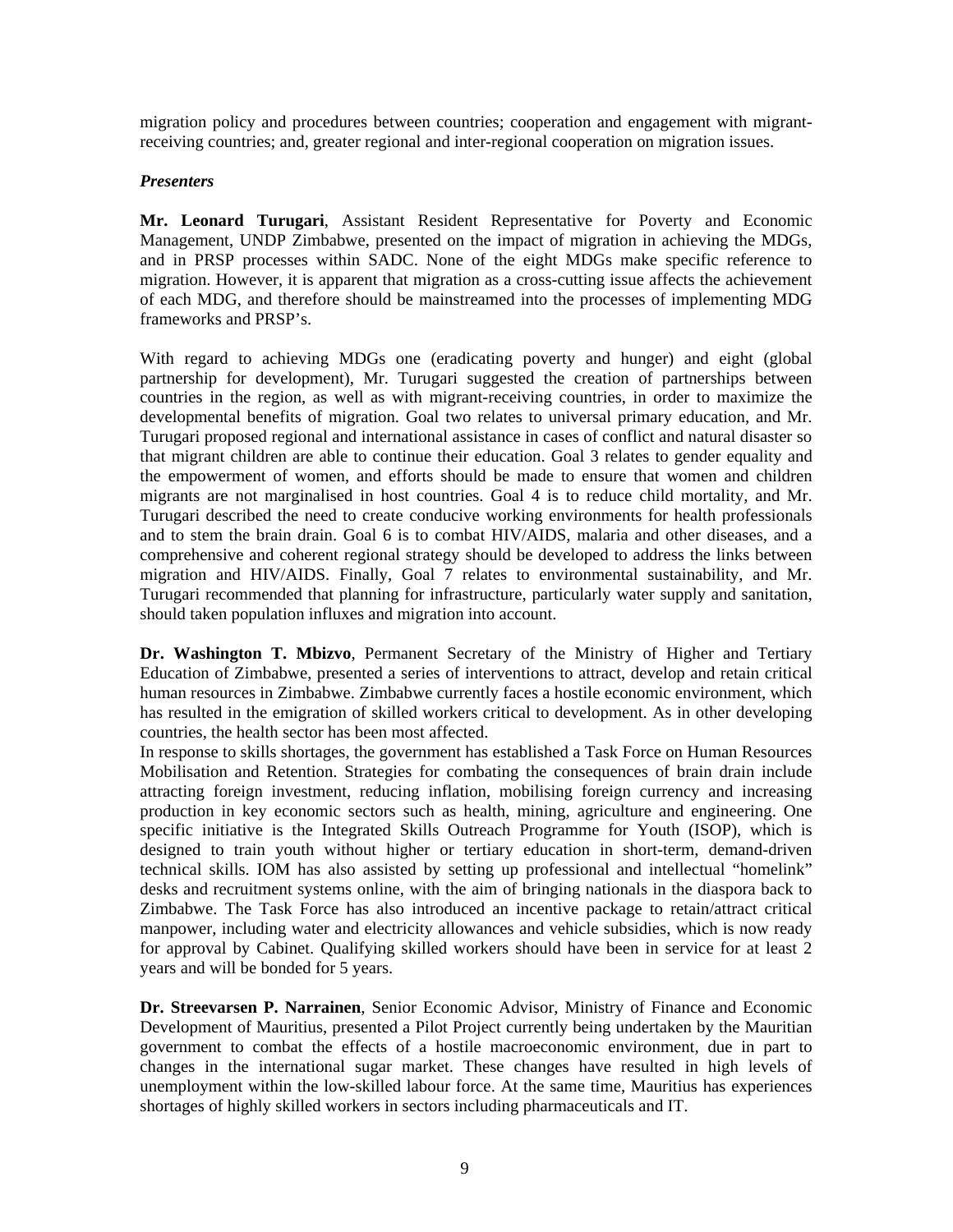In response, Mauritius introduced a number of initiatives to attract skilled foreign workers, including: opening up the country and economy to foreign expertise and capital; incentive packages and corporate personal income tax deductions. The government is also working to develop bilateral agreements with migrant-receiving countries and conducting a study of labour demand in other countries, for example in the Middle East, with a view to promoting temporary out-migration of semi- and unskilled workers to combat high levels of unemployment. In addition the government is working to mobilise diaspora resources for development. Mauritius will also undertake training, skills development and certification, which will help to resolve the current skills mismatch in the labour market. The government has budgeted five million Rupees for an Empowerment Programme over the next five years, which will address issues around training and unemployment amongst women in particular. IOM has provided assistance in developing these initiatives.

Once these activities have been completed, the Mauritian government will hold a stakeholder workshop on the implementation of a Pilot Project, which may include initiatives such as compulsory savings schemes and bonuses.

# *Discussion:*

Mr. Hans-Petter expressed IOM's readiness to support governments interested in initiative projects similar to that undertaken in Mauritius, as well as in sharing lessons learned.

Participants asked about examples of labour migration policy in other countries or regions, and Dr. Cholewinski referred to Ireland as an example of a country undergoing immigration policy reform. These reforms are described in a report prepared by IOM on behalf of the Irish government on *Managing Migration in Ireland: A Social and Economic Analysis*<sup>1</sup> . He also referred participants to the OSCE/IOM/ILO *Handbook on Establishing Effective Labour Migration Policies in Countries of Origin and Destination*. 2

Participants acknowledged that migration impacts significantly on national and regional economies. Concern was expressed over the lack of formal mechanisms for social security portability for migrants. Participants also suggested that diaspora populations should have been represented at the workshop.

#### *Break-Away Groups*

During the breakout sessions, participants were asked to discuss a number of key themes related to human mobility, labour migration and the MDGs, including: the profile of migrants in SADC countries; socio-economic impacts of labour mobility; institutional and policy frameworks; remittances and other diaspora resources; and, issues and recommendations for the GFMD.

SADC countries host diverse populations of migrants, including both skills and unskilled workers. Industries employing significant numbers of migrants include mining, agriculture,

 $\overline{a}$ 

 $<sup>1</sup>$  Available at:</sup>

http://www.iom.int/jahia/webdav/site/myjahiasite/shared/shared/mainsite/published\_docs/studies\_and\_repo rts/NESC.pdf

<sup>&</sup>lt;sup>2</sup> Available at: http://www.iom.int/jahia/Jahia/cache/offonce/pid/1674?entryId=5993 or http://www.osce.org/item/19187.html.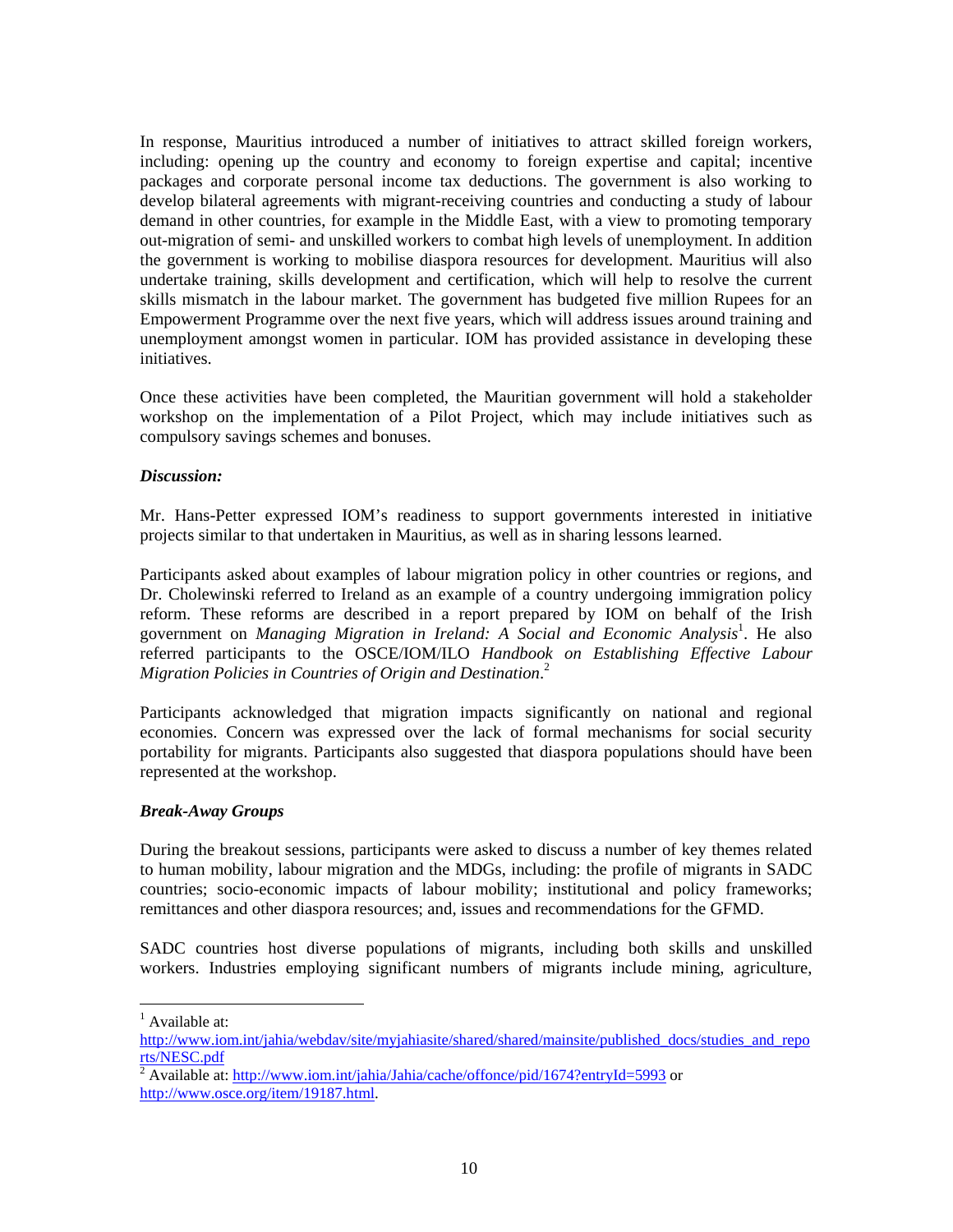construction, education, health, and the petroleum sector. In terms of out-migration, most SADC nationals leaving their countries to work elsewhere are concentrated in South Africa and in Europe.

Migration has both positive and negative socio-economic impacts in the SADC region. Benefits resulting from migration include remittances, foreign exchange, and technology and expertise transfers. However, in-migration also puts pressure on national infrastructure, including water supply and sanitation systems in particular, and can contribute to unemployment amongst citizens. There is also a need to address the gender dimension of migration, as well as links to HIV/AIDS.

A number of countries have institutional and policy frameworks in place pertaining to labour migration: in some countries, these include requirements that multinational companies employ a minimum percentage of local workers, and/or train local workers to replace foreign employees.

However, participants also identified a number of institutional and policy gaps, including: migration is not integrated into national development plans and PRSPs; the need for greater exchange and dissemination of migration information, perhaps through a regional protocol; and, the need to strengthen bilateral agreements on labour migration. Participants also suggested that there should be more contact between embassies and diaspora populations, and that migrant working abroad should receive more equitable treatment with nationals, regardless of their skill levels. Finally, participants suggested that some of the initiatives of the Colombo process could be replicated in SADC.

In terms of diaspora resources, participants described a number of pilot projects to encourage the return of qualified nationals, and investment in countries of origin. These include providing incentives to nationals abroad, such as tax reduction. Given the value and potential developmental impact of remittances, transfer costs should be reduced and diaspora nationals should be encouraged to remit through formal channels. Participants also suggested that diaspora populations should be encouraged to form associations to facilitate dialogue with governments in countries of origin, and that bilateral and multilateral agreements should be developed between migrant-sending and host countries. Participants also underscored the effectiveness of the MIDA programme.

MIDSA participants agreed that the recommendations and conclusions emerging from the workshop should be forwarded to the GFMD. More generally, they suggested that the UN should formulate a resolution on migration and development, and that countries should be encouraged to ratify UN conventions related to migration and development. Participants also recommended that activities and programming carried out by the Colombo process could be replicated and promoted in Africa, and emphasized the value of funding IOM to further assist governments in the region.

# *Day three:*

# *Closing Session*

**Ms. Kate Lefko-Everett** of SAMP congratulated participants on a valuable MIDSA workshop, and thanked the hosting government of Zimbabwe. She also expressed her gratitude to DFID for their general support of the MIDSA Process. SAMP offers an accredited course in migration management at Wits University, and interested workshop participants were encouraged to apply. She emphasised that managing labour migration, addressing the brain drain and protecting the rights of migrant workers remain major challenges in this region, and there is much work still to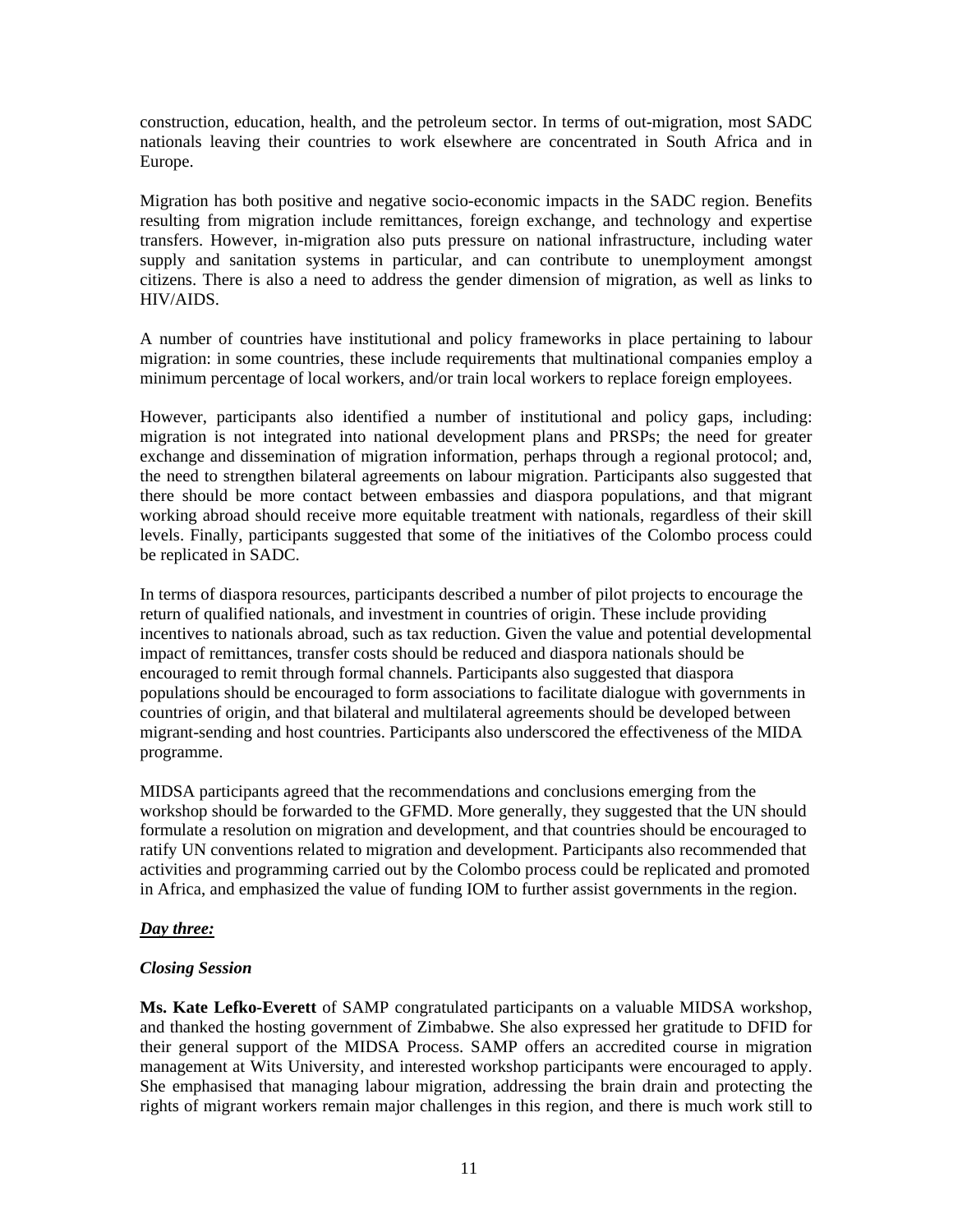be done. She encouraged participants to bring the recommendations and conclusions of the workshop back to their respective countries, so that progress can be made in addressing these issues.

**Mr. Hans-Petter Boe**, IOM Regional Representative for Southern Africa, thanked the Government of Zimbabwe for their encouragement, support and hospitality in hosting the MIDSA workshop. He thanked participants for their active deliberations and debate, and the rich exchange of ideas and experiences. While recognizing the informal and non-political nature of MIDSA, he noted that RCPs such as MIDSA offer great opportunities in creating networks across the globe. IOM and SAMP are proud of the fact that MIDSA is one of the longest running RCPs of 7 years. About 15 workshops have been held on various migration-related issues. Unlike in other RCP's, governments have not participated in the MIDSA Steering Committee. However, it has been agreed that MIDSA should move closer to the formally recognized SADC structure. IOM supports this proposal, but political support from the member states will also be necessary to this end. Mr. Boe also supported the proposal of appointing Migration Focal Points in each country. MIDSA is also in need of financial support, from both participating governments and the donor community. He expressed his hope that, as has been recommended in previous workshops, MIDSA will be able to host an annual consultation on migration at the ministerial level in the near future.

**Mr. Lancester Museka<sup>3</sup> ,** Permanent Secretary for Public Service, Labour and Social Welfare of Zimbabwe, formally closed the workshop. He observed that are complex links between underdevelopment, poverty, social exclusion and migration in the region. In spite of the negative consequences of the brain drain, he expressed confidence that the workshop's deliberations will contribute to solutions to mitigate such negative impacts.

Mr. Museka emphasised the need for SADC governments to develop the capacity to effectively manage migration, in order to harnesses its developmental benefits. He urged participating governments to reflect on the outcomes of the workshop, which will contribute to addressing the challenges of human mobility and labour migration. He also encouraged participating governments to support the realisation of the SADC Protocol on the Facilitation of Movement of Persons.

Mr. Museka also encouraged participating governments that are not IOM members to consider joining the organisation. He noted that Zimbabwe will participate in the forthcoming  $96<sup>th</sup>$  Session of the International Labour Conference and the AU's Labour and Social Affairs Commission, and will hold meetings with IOM and share regional aspirations, issues and recommendations emerging from fora such as MIDSA.

In closing, Mr. Museka proposed that a MIDSA ministerial workshop should be convened, preceded by technical meetings of officials. This would ensure that outcomes from the workshop would be supported by strong political commitment and receive the full attention of policy makers.

 $\overline{a}$ 

<sup>&</sup>lt;sup>3</sup> Please see the enclosed annex for Mr. Museka's full Closing Statement.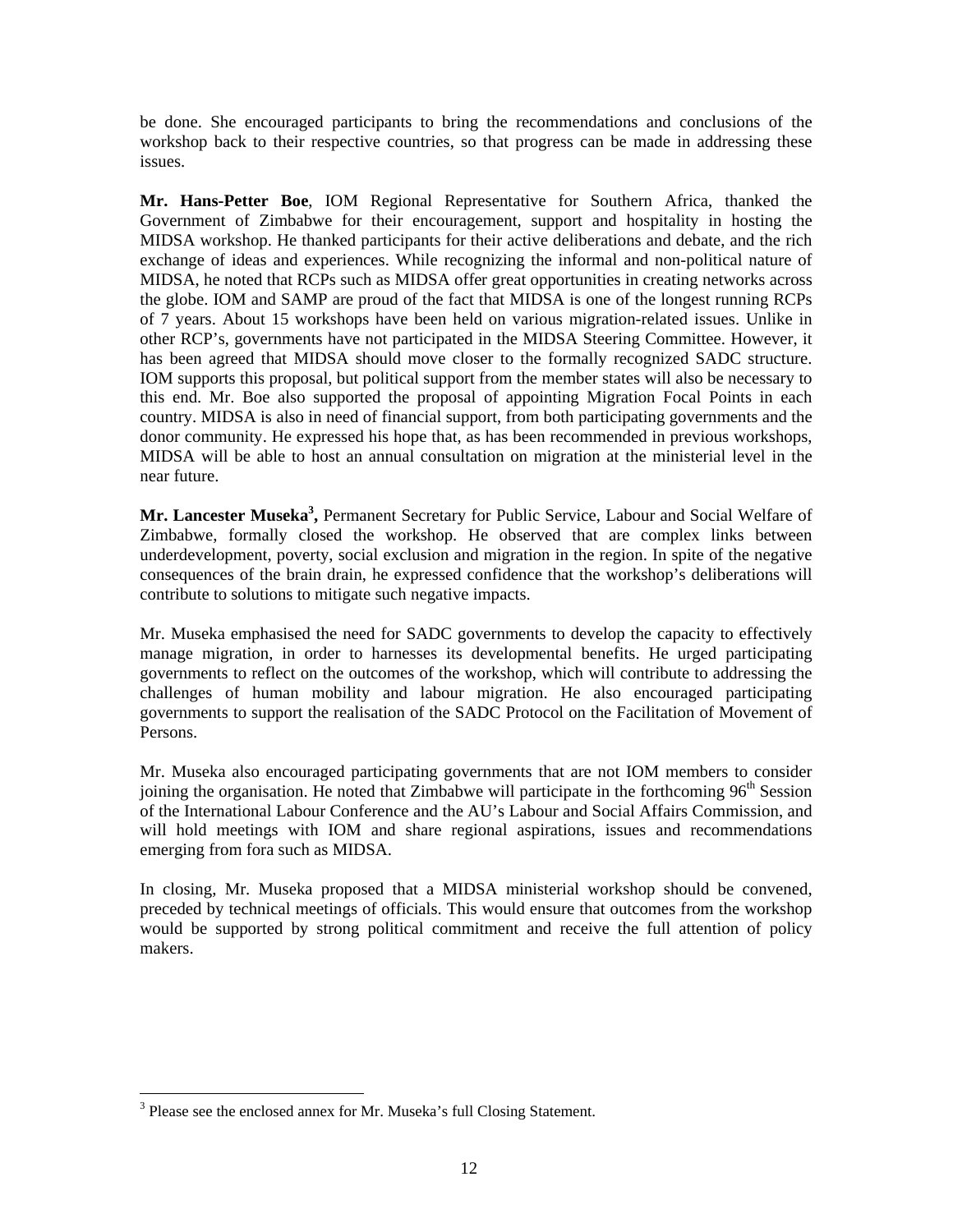# *CONCLUSIONS AND RECOMMENDATIONS:*

- 1) Participants in the MIDSA Process recognise the strong linkages between migration, labour and development within the SADC region, and the need to manage labour migration to negate the negative consequences and bring about positive benefits for development and support the achievement of the Millennium Development Goals (MDGs).
- 2) Participants agree that there is a need for a strong institutional framework and effective legislation to manage labour migration in individual countries. They recommend that there should also be greater collaboration between countries at a bilateral level, and regionally at the SADC level.
- 3) Harmonization of laws and policies related to migration and labour would assist in regional collaboration on migration management. Some progress has already been made through harmonization initiatives, but greater collaboration and cooperation is required between countries, at the regional level, and with the international community.
- 4) Migration is a cross-cutting issue that is not reflected in the MDGs, nor in the Poverty Reduction Strategy Papers (PRSPs) of many countries. Migration should be included in all planning and programming for development and poverty reduction.
- 5) Many countries within SADC require technical support and capacity-building in order to develop and implement policy and programming related to effective management of migration, labour and development. Technical support for states in the region from IOM and other organizations and partners should be strengthened and broadened.
- 6) Understanding of issues related to migration, human capital mobility and development is limited by an absence of measurements caused by a lack of reliable, comprehensive data and information. There is a need for improved migration data collection within SADC, inclusion of migration in national censuses and surveys, increased research, and importantly, sharing and exchange of data between countries in the region and elsewhere. Increased data sharing with destination countries will also assist countries in the region to better understand the location and activities of the diaspora. The SADC Secretariat should take the lead in mobilizing capacity to address this need.
- 7) The migration of skilled workers, particularly in the health and education sectors, remains a major challenge for most SADC countries. There is a need to explore strategies for skills retention and recruitment, but also to better assess socioeconomic impacts in migrant-sending countries. International organizations and financial institutions could be requested to assist with such research.
- 8) Participants noted the creative initiatives taken to attract, develop and retain critical human resources in Zimbabwe as well as initiatives taken by Mauritius to develop circular migration for Mauritius, and looked forward to reviewing the impact of such initiatives at a future MIDSA workshop.
- 9) The diaspora of SADC nationals outside the region and abroad is a significant resource that can contribute to development through skills and investment. There is a need for countries to locate and identify diaspora populations, to engage with them more effectively, and to create incentives for investment and return to countries of origin.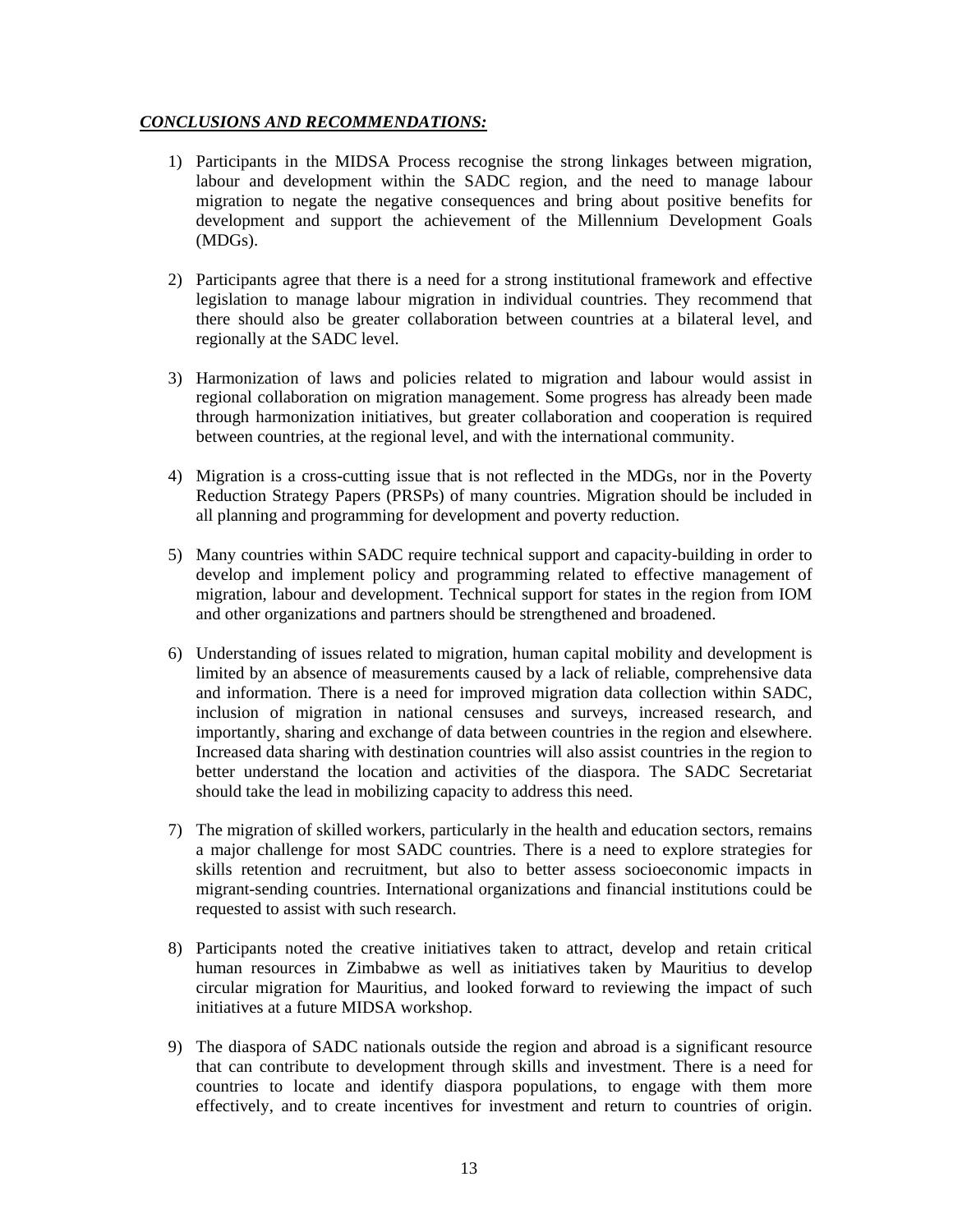Governments could seek assistance from IOM and SAMP to "map" and "profile" diasporas.

- 10) While the value of remittances in poverty alleviation was recognised, these are generally channelled to private households and have not contributed significantly to development. There is a need for improved data collection and information on remittance flows, and for strategies to reduce transfer costs and channel remittances into development. This issue is already engaging the World Bank, UN, IOM and the AU, which could be asked to accelerate their research.
- 11) Participants took note of the information provided on the Colombo Process, a sister Regional Consultative Process (RCP) on labour migration, and suggested a deepened interchange between MIDSA and other RCPs. This might be achieved if, for example, a MIDSA delegation were invited as observers to the next Colombo Process meeting, and a report be shared with all participants at a future MIDSA workshop.
- 12) The human and labour rights of migrant workers, their conditions of employment, and their access to social security benefits are of concern. MIDSA participants recommended that regional and international instruments related to migration and labour should be ratified, including the UN Convention on the Protection of the Rights of all Migrant Workers and Members of their Families, the SADC Protocol on the Facilitation of Movement of Persons, and all other core ILO conventions.
- 13) Greater cooperation between countries is required to stem irregular labour migration in the region, and in particular, the trafficking and smuggling of persons. Several participants called for a regional SADC instrument to curb human trafficking, and welcomed additional support from IOM.
- 14) Noting that the AU had called for active participation by member states at the Global Forum on Migration and Development, participants requested that the MIDSA report and recommendations emerging from this workshop should be forwarded to the Forum in advance of the meeting scheduled in Brussels in July 2007, as well as to the relevant AU Commissions and the SADC Secretariat, for information and consideration in relevant bodies or conferences.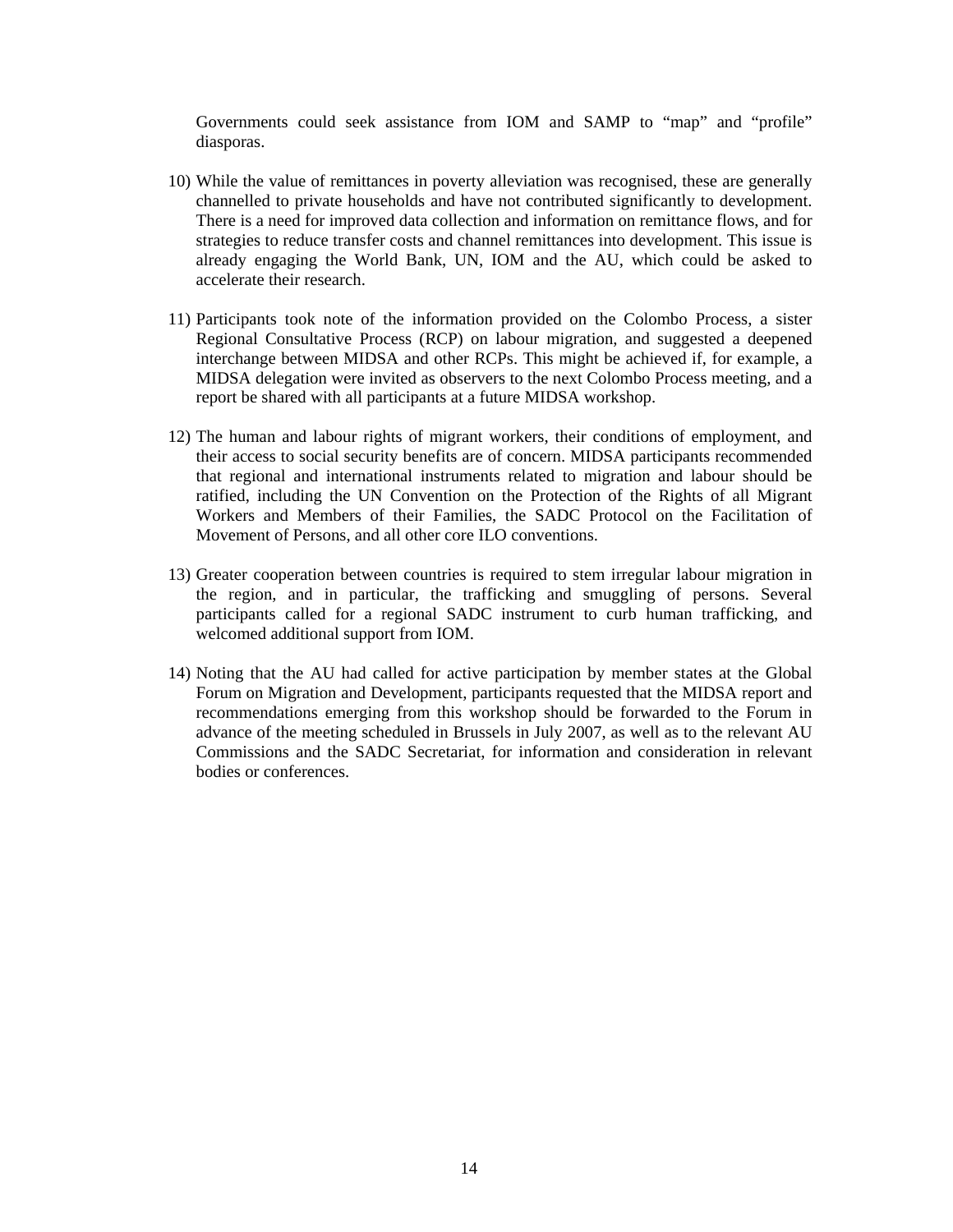# CLOSING STATEMENT BY THE PERMANENT SECRETARY FOR PUBLIC SERVICE, LABOUR AND SOCIAL WELFARE, MR. LANCESTER MUSEKA: MIDSA WORKSHOP, VICTORIAL FALLS **28 MARCH 2007**

The IOM Regional Director for Southern Africa, Mr. Hans Peter-Boe

**Permanent Secretaries,** 

Members of the Diplomatic Corps, Schief of Mission - Jam Harane office

**Invited Guests,** 

**Ladies and Gentlemen,** 

It is an honour for me to give closing remarks as we come to the end of this MIDSA workshop. I would like to start by thanking the IOM staff both in Harare and at the regional office in Pretoria who energetically worked with government officials in Zimbabwe in organising this workshop in a way that ensured its success

Ladies and Gentlemen,

As we are all aware the issue of migration is topical at both national, sub – regional, continental and international levels. The workshop was generally in agreement that in this era of globalisation, there exists a complex relationship linking underdevelopment, poverty, social exclusion and migration. The workshop also demonstrated that our sub-region has lost much vital skilled labour through international migration. We currently face a shortage of doctors, nurses and teachers as they leave continuously for developed countries in search of greener pastures. I have confidence that this workshop's deliberations will contribute to finding sustainable ways to mitigate the loss of skilled and professional personnel. What is fundamental to our SADC sub-region is through the outcome of such gatherings as the MIDSA process, to develop the capacity to manage migration so as to fruitfully harness and maximise its development benefits. I urge our respective governments to seriously reflect on the outputs of the MIDSA

 $\mathbf{1}$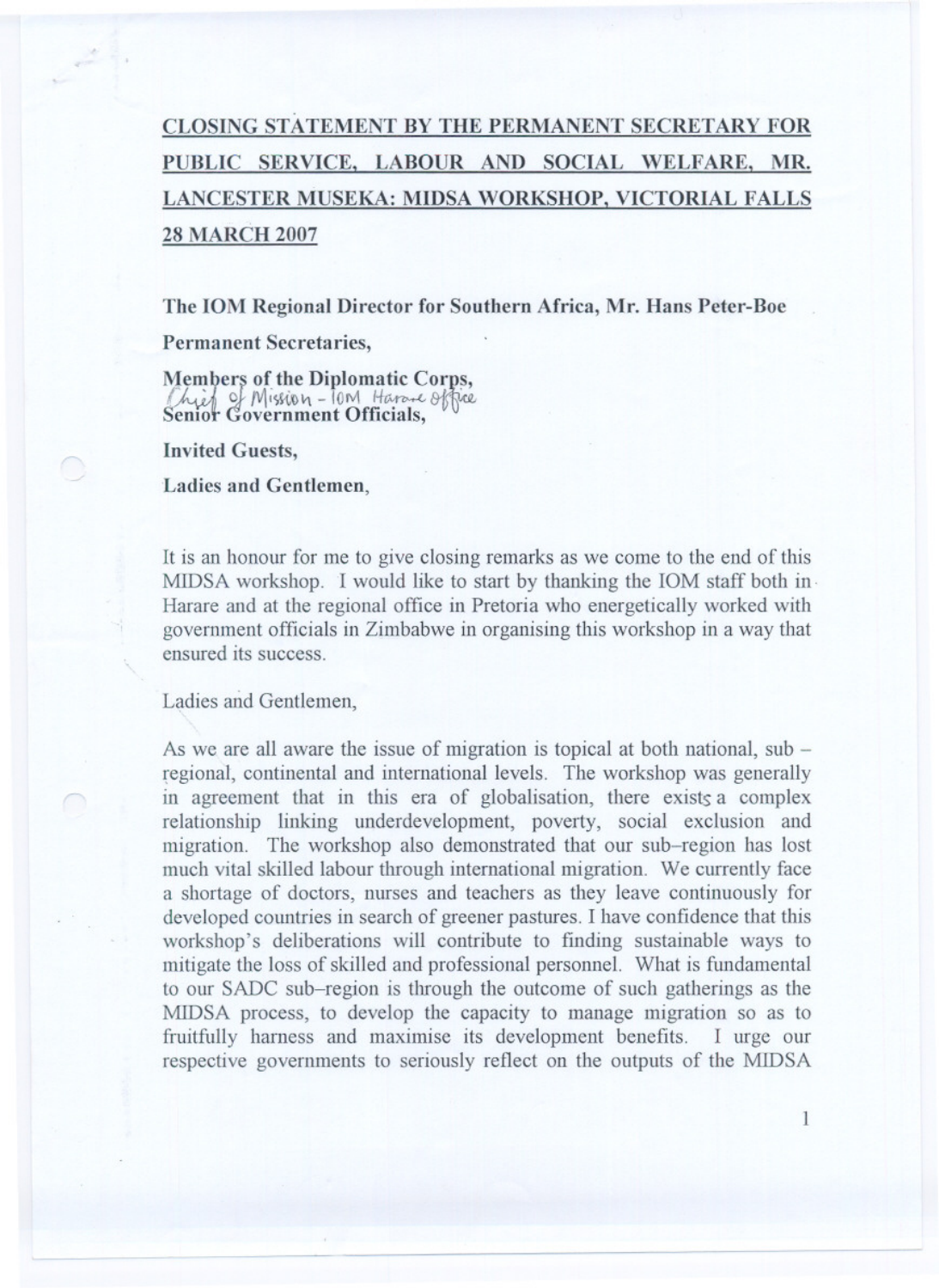dialogue process in order for the region to manage migration in a beneficial way. In this regard, it was gratifying during the workshop, to learn of the various agreements at a bilateral level that have been concluded to address migration and development related issues.

The workshop session on country reports I believe, enabled all of us to share experiences and best practices in addressing issues on migration and development.

Furthermore, I want to thank our key presenters and all of you who diligently participated in exploring in depth the subject of human mobility, labour and MDGs in Southern Africa. The proposals and recommendations from this workshop will no doubt, if considered earnestly, contribute to addressing the challenges of human mobility and labour in order to attain the MDGs in our countries. I hope presentations delivered here in Victoria Falls will be of much benefit as we formulate national and regional migration policies and also in ensuring that the SADC Protocol on the Facilitation of Free Movement of Persons will be realised.

As the host country, Zimbabwe notes that very few of us in Southern Africa have formally joined the IOM. There is need for us to appreciate the fact that we should join the IOM in order for our decisions to have an impact in the General Council of the IOM. Accordingly, our collective requests can only have weight if they are backed by a big number in the organisation. I therefore urge you to consider joining the organisation.

I wish to inform you that Zimbabwe wishes to take the responsibility for organising a meeting with the Director General of the IOM on the sidelines of the forthcoming 96<sup>th</sup> session of the International Labour Conference. In the same vein, efforts will also be made to explore the possibility of meeting the Deputy Director General of the IOM during the AU, Labour and Social Affairs Commission. It is our considered view that such opportunities enable us as a sub-region to present our aspirations and brief the highest offices about issues and recommendations emerging from regional fora such as MIDSA. I hope collectively as SADC, we will try to make our position on migration and development to be heard by the AU, Labour and Social Affairs Commission.

 $\overline{2}$